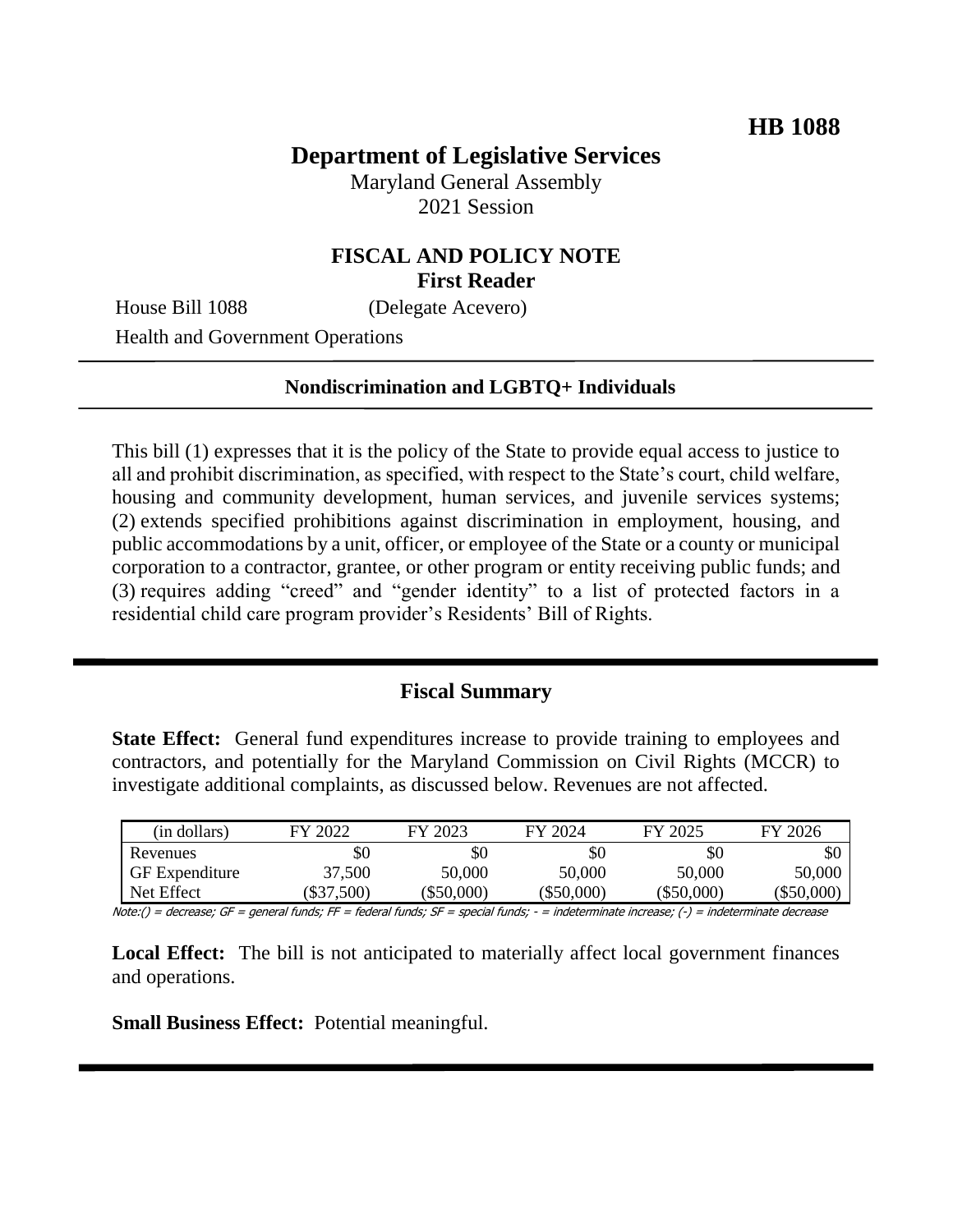# **Analysis**

#### **Bill Summary/Current Law:**

#### *Legislative Policy and Extension of Prohibitions Against Discrimination*

The bill expresses that it is the policy of the State – with respect to the State's court, child welfare, housing and community development, human services, and juvenile services systems – to (1) provide equal access to justice to all, regardless of race, color, creed, religion, sex, age, national origin, marital status, sexual orientation, gender identity, or disability; (2) improve safety, well-being, and stability for lesbian, gay, bisexual, transgender, queer, questioning, and gender nonconforming (LGBTQ+) youth served by or eligible to be served by the systems; (3) ensure that families, kin, and prospective and current foster and adoptive parents are protected from discrimination on the basis of nonmerit factors while benefitting from or participating in the systems' services; (4) prohibit discrimination on the basis of nonmerit factors, including race, color, creed, religion, sex, age, national origin, marital status, sexual orientation, gender identity, or disability in the administration of services; and (5) provide appropriate training to employees and contractors of the systems regarding LGBTQ+ individuals.

Under current law, the State generally prohibits discrimination in employment, housing, and public accommodations on the basis of various factors, *including* race, sex, color, national origin, marital status, sexual orientation, gender identity, or disability. The factors that are explicitly protected with respect to each topic area vary slightly, depending on the issue. Pursuant to § 20-901 of the State Government Article, a unit, officer, or employee of the State, a county, or a municipal corporation may not engage in specified discriminatory acts regarding employment, housing, and public accommodations. The bill extends this prohibition to a contractor, grantee, or other program or entity receiving public funds.

## *Residential Child Care Providers: Residents' Bill of Rights*

Under current law, a residential child care provider (also referred to as a group home) must conspicuously post a Residents' Bill of Rights in the provider's facility. The bill of rights must express, among other rights, a resident's right to be treated fairly and receive appropriate educational and guidance services in an environment that is free of abuse. The bill of rights must also state that a resident has a right not to be discriminated against on the basis of race, color, religion, national origin, sex, age, marital status, personal appearance, sexual orientation, familial status, family responsibilities, matriculation, political affiliation, disability, source of income, or place of residence or business.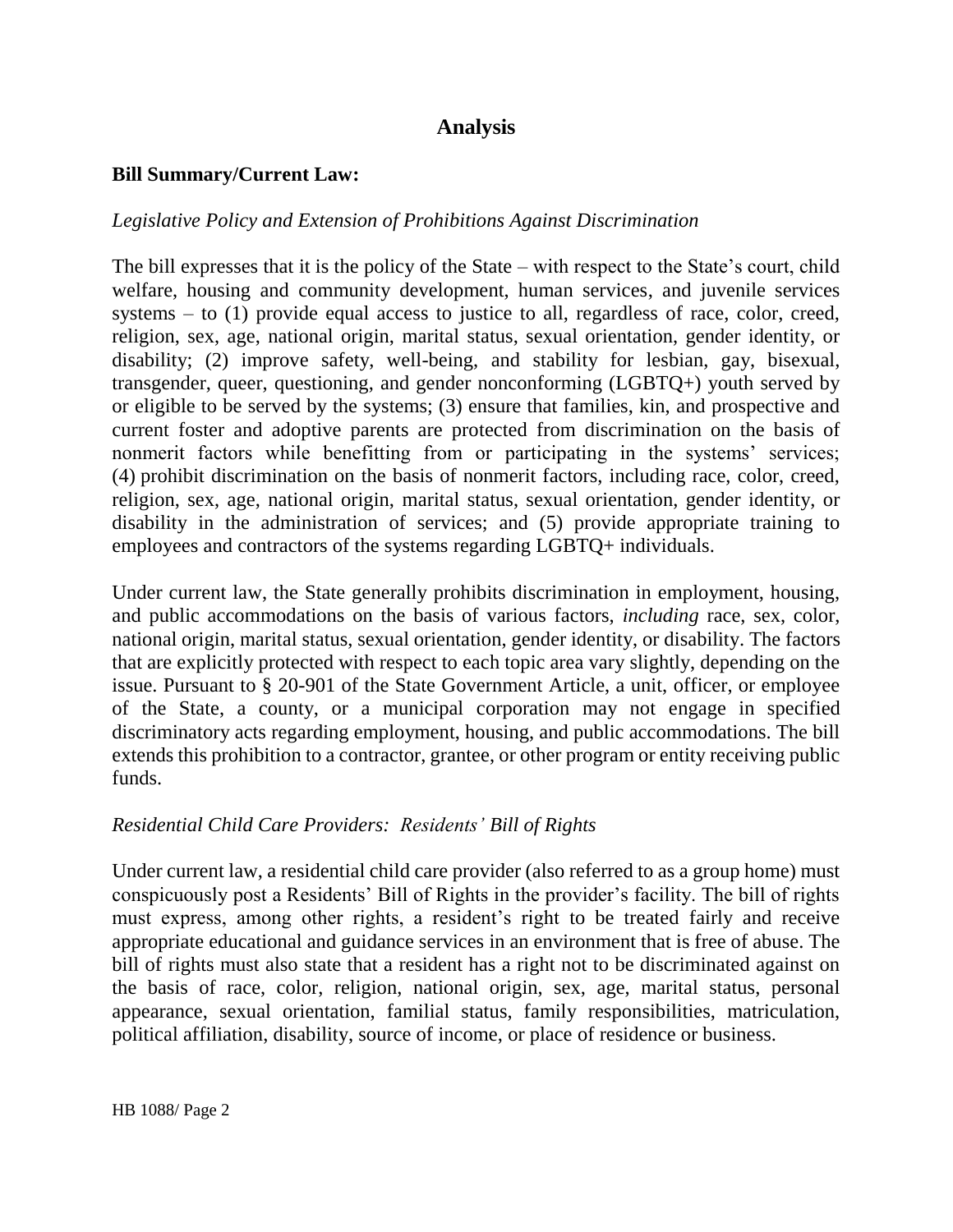The bill requires that, in addition to the factors above, the bill of rights must also state that a resident may not be discriminated against on the basis of creed or gender identity.

#### **State/Local Fiscal Effect:**

#### *Complaints and Civil Actions*

MCCR notes that numerous provisions of the bill may already be covered under existing protections in State law relating to prohibited discriminatory acts. However, to the extent that the bill results in an increase in the number of complaints that MCCR receives and investigates, additional general funds may be required to ensure that MCCR is able to meet current production standards and contractual obligations to the federal government, with whom MCCR has work-sharing agreements to investigate employment and housing discrimination complaints where the State and federal laws converge. *For illustrative purposes only*, if caseloads were to increase substantially, requiring additional investigative staff, the salary and benefits for one investigator is approximately \$80,000 annually.

Any potential increase in complaints to MCCR may subsequently lead to an increase in administrative appeals and civil actions filed in the circuit courts. Nonetheless, any increase in caseloads is not anticipated to materially affect the finances or operations of the Judiciary or the circuit courts.

## *Training Programs*

General fund expenditures increase to provide appropriate training to employees and contractors regarding LGBTQ+ individuals. For example, the Department of Housing and Community Development estimates that providing appropriate training under the bill to employees and contractors costs approximately \$50,000 annually. Information from other affected State entities varies. The Judiciary advises only of a likely fiscal impact to provide the training; however the Department of Juvenile Services does not anticipate a fiscal impact associated with the bill. The Department of Human Services did not respond to a request to provide an estimate regarding the fiscal impact of the bill. However, the Department of Legislative Services notes that because the bill does not mandate specific training requirements (*e.g.*, a minimum number of hours or distinguish between one-time/periodic training), it is likely that any unknown expenditures associated with the bill's training requirements are not significant.

## *Department of General Services*

HB 1088/ Page 3 The Department of General Services (DGS) advises that it needs to include language in procurement solicitations to ensure that companies are aware of the State's requirements relating to nondiscrimination of LGBTQ+ individuals. Furthermore, when vetting a